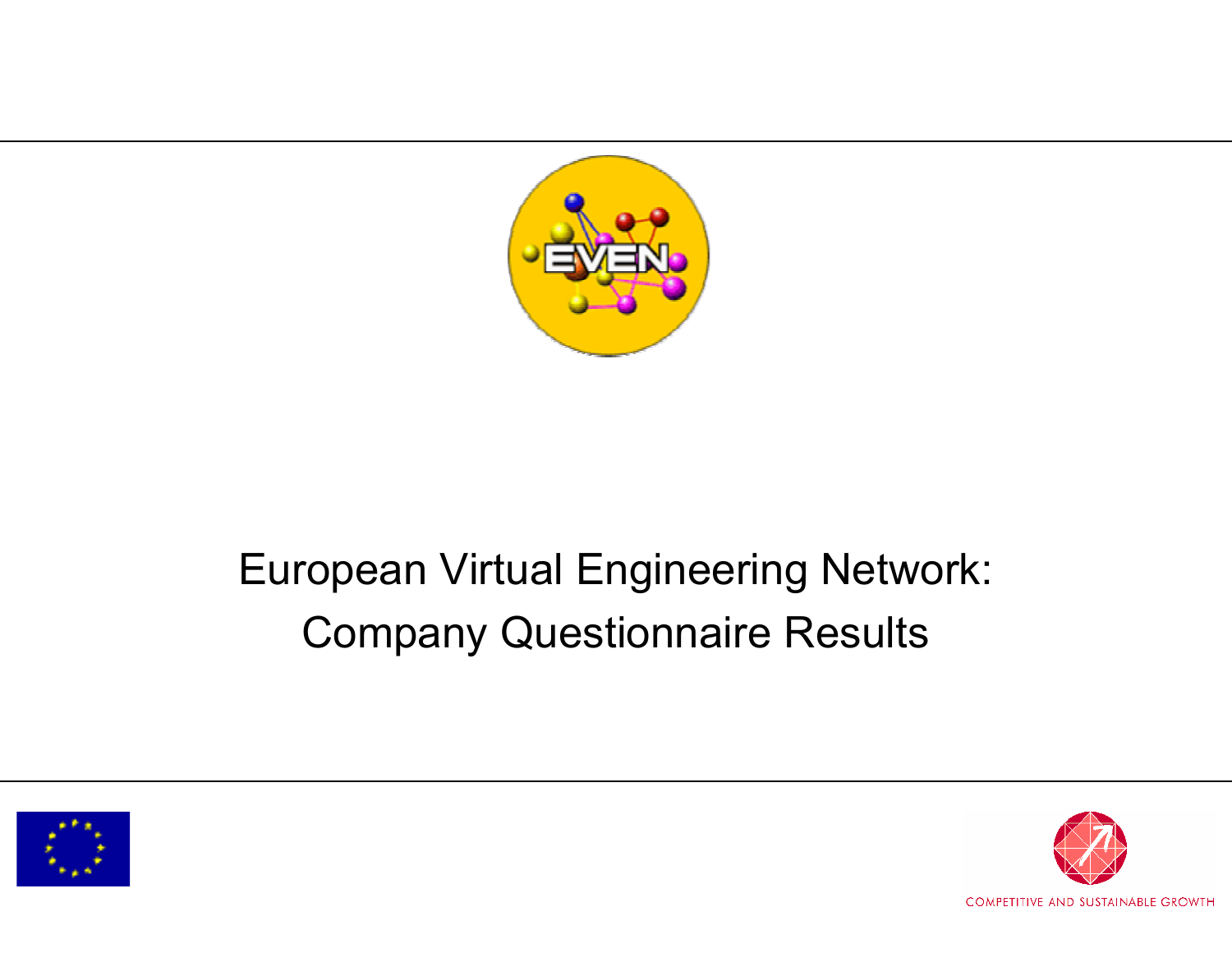

#### Table 1: Country distribution

| <b>COUNTRY</b> | Nº COMPANIES   |
|----------------|----------------|
| Austria        | 5              |
| Belgium        | 6              |
| Cyprus         | 1              |
| <b>Denmark</b> | 13             |
| France         | 30             |
| Germany        | 4              |
| Greece         | 14             |
| Ireland        | 8              |
| Italy          | 13             |
| Latvia         | 4              |
| Norway         | 10             |
| Netherlands    | $\overline{2}$ |
| Portugal       | 1              |
| Spain          | 22             |
| Sweden         | 11             |
| Switzerland    |                |
| UK             |                |
| OTAL           | 156            |

The survey included a total of 156 companies from 17 countries across Europe, with France and Spain providing the most feedback.

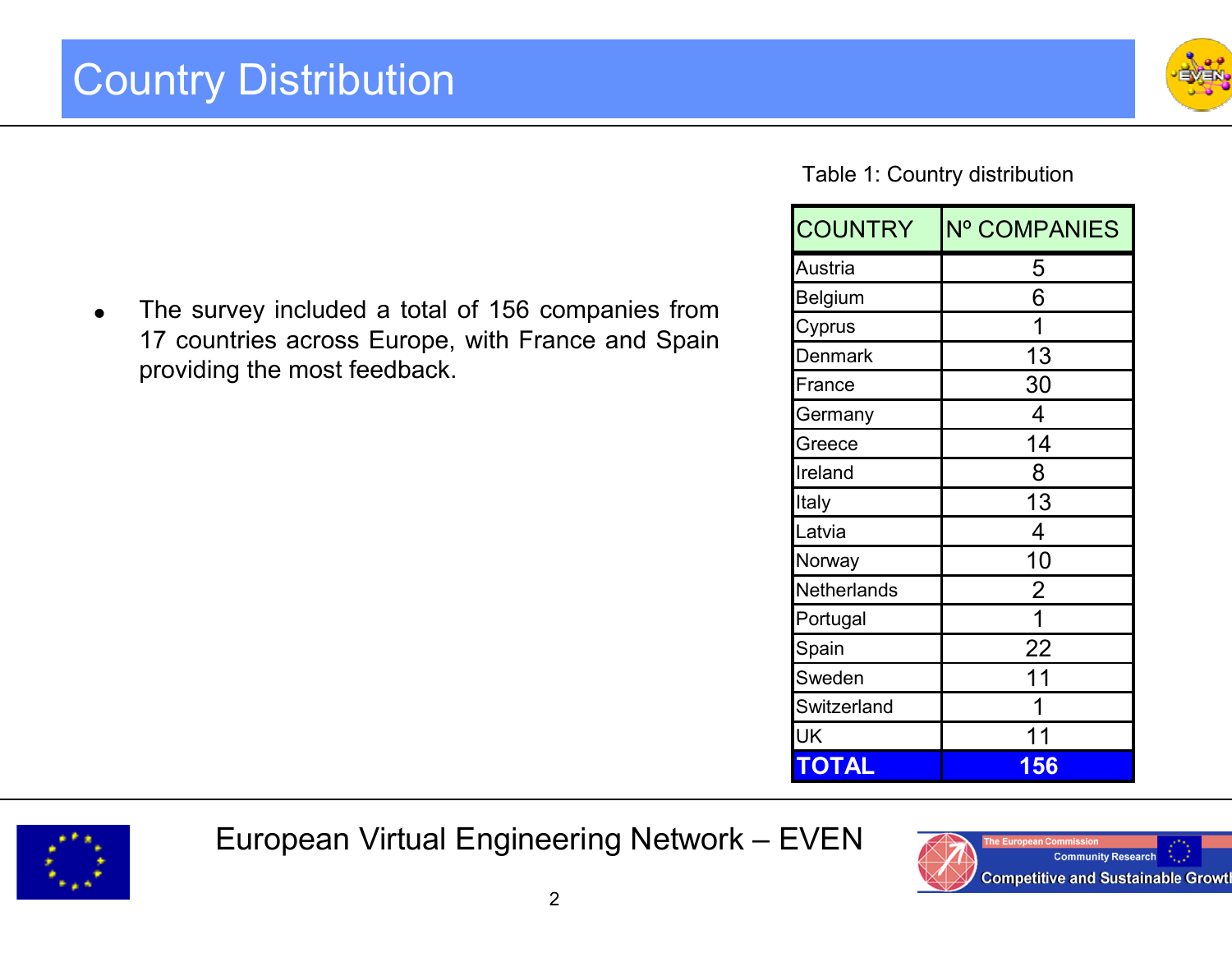#### Turnover and Employees





2.2 EMPLOYEES



 $\bullet$ • The sample is deliberately biased towards SME's with almost 70% of the companies with a turnove r below 2 0 MEuros and 74% with less than 250 emplo yees.



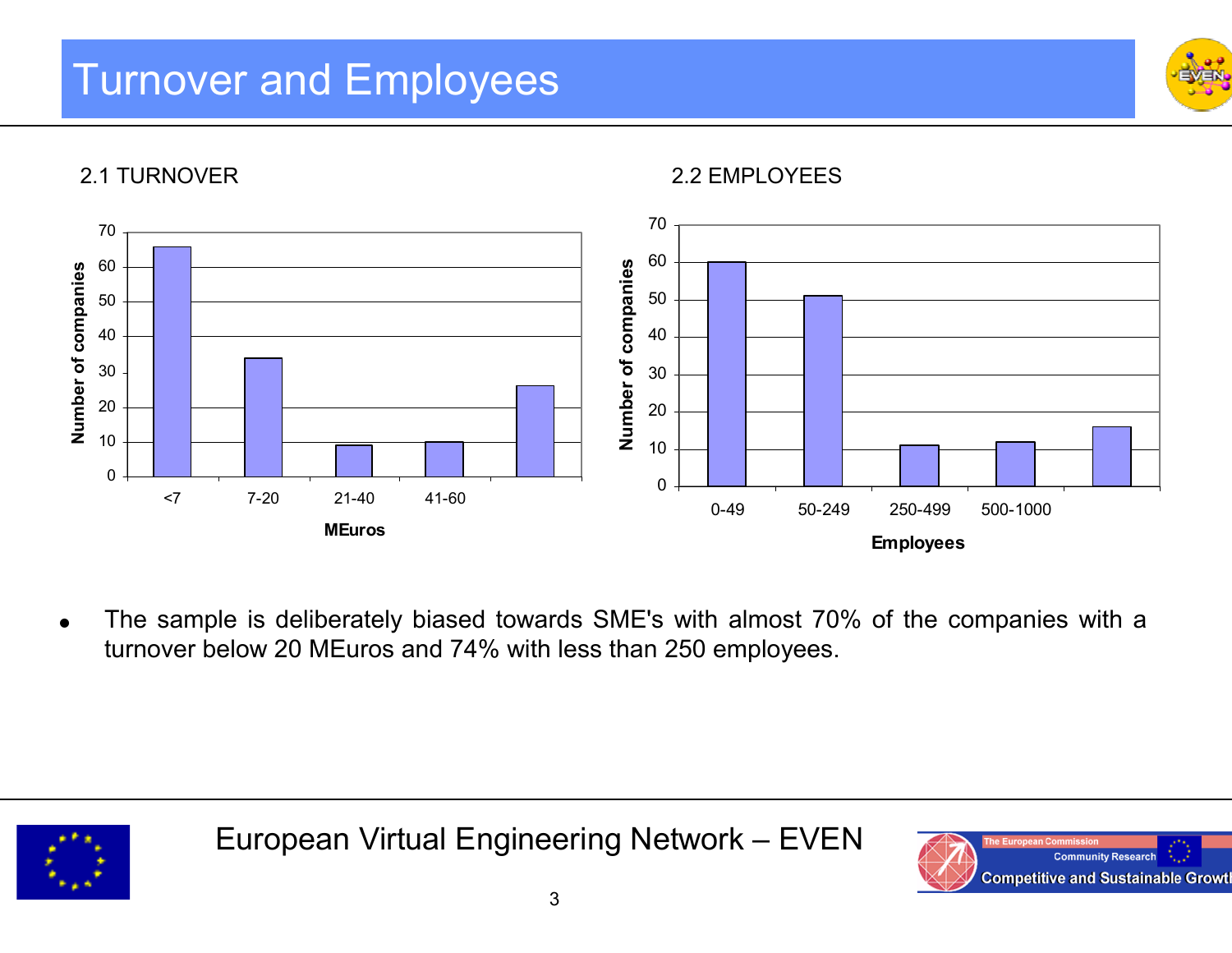## Company Activity



 $\bullet$  The surve yed companies cover a b road range of sectors with service, aerospace, automotive, electronics, mechanical equipment, and metal product manufacturing industries as the most highly represented. The overall distrib ution shows a near even split (47:53) o f companies classifying themselves as final manufacturers or suppliers.

**Sector**





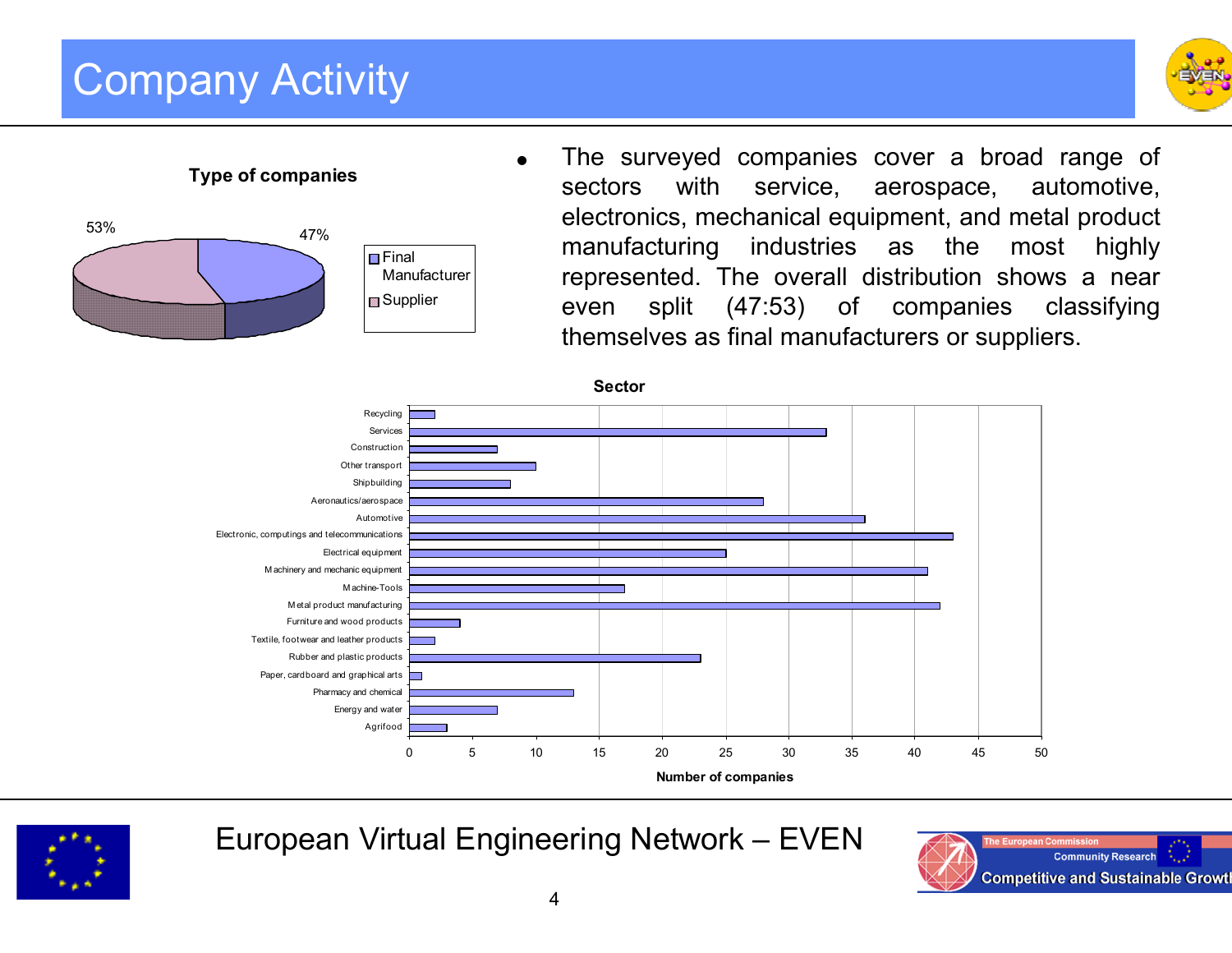

e • The companies showed a broad range of interest in technologies and tools. The most common was in CAx technologies with ~75% of the c ompa nies s h o wing s o m e i nterest.



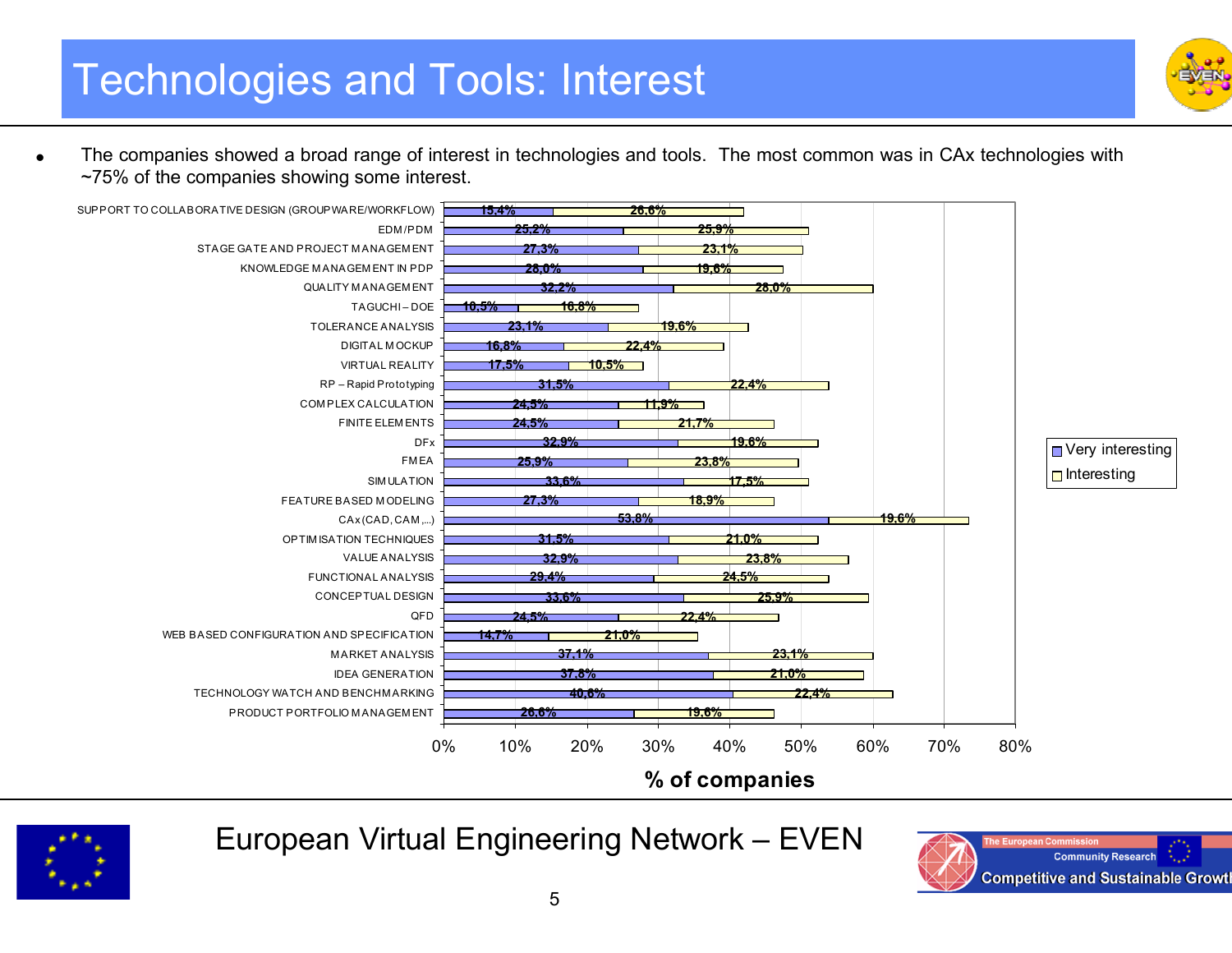

The use of the various technologies and tools was more limited than the interest shown. However the most common was again CAx with ~75& using the technology.



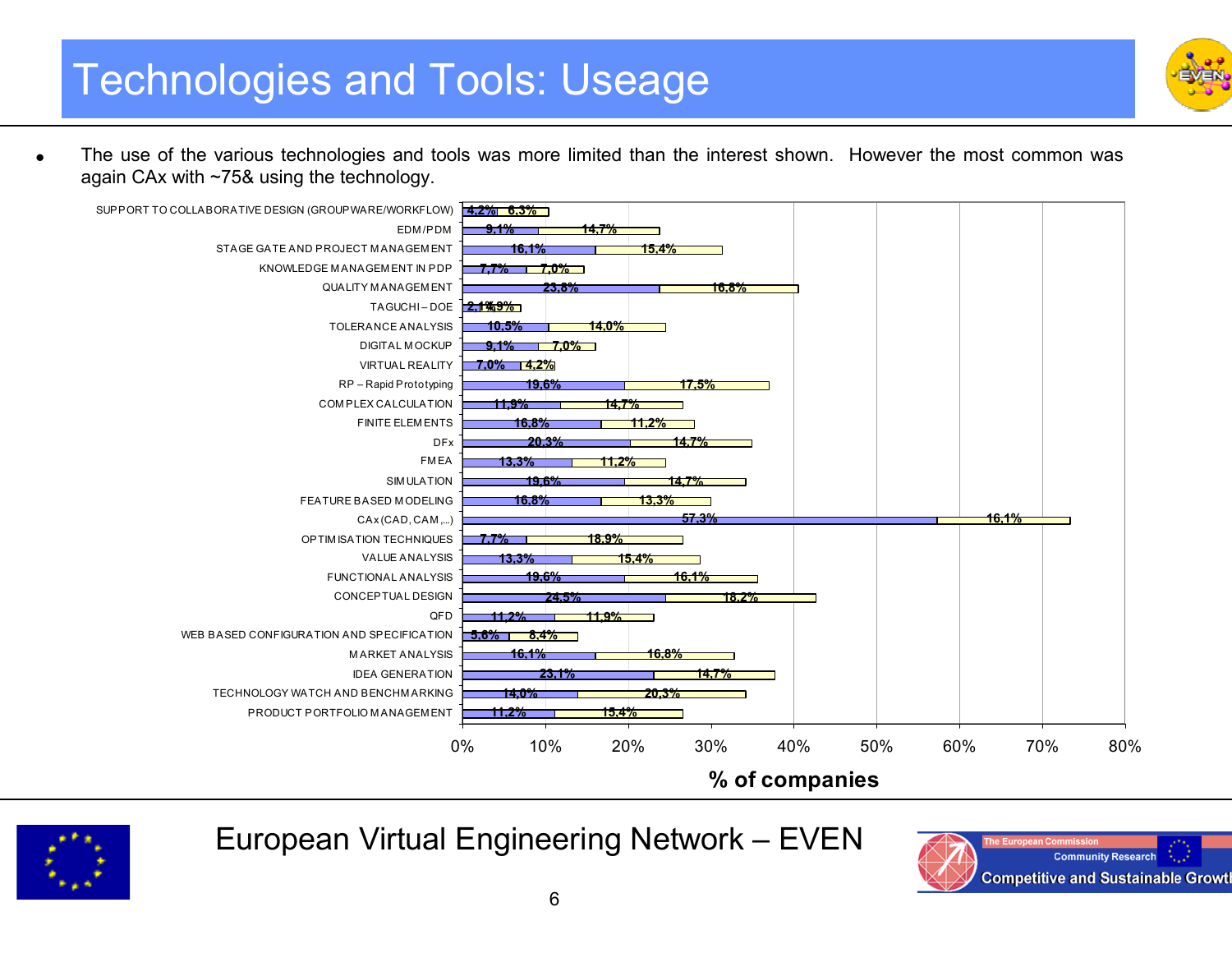## **Technologies and Tools: Use Against Interest**



• Almost exclusively is interest in technolgies and tools greater than useage. Only in CAx is the use higher than their interest, demonstrating the maturity of this technology.





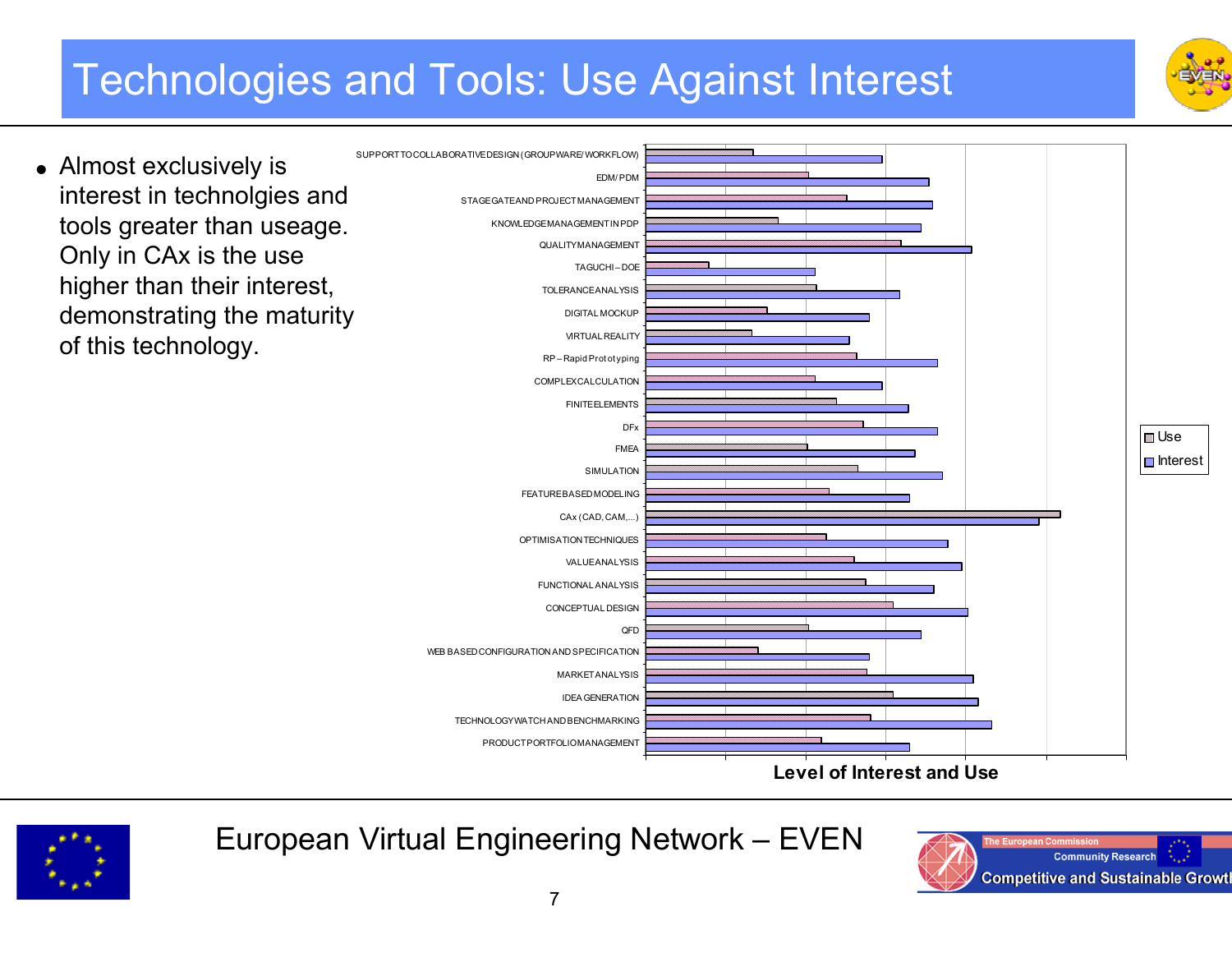#### Product Development Involvement

 $\bullet$ • Almost all the companies were involved in product development. With a very even distribution of companies involved across the whole of the p roduct development process.



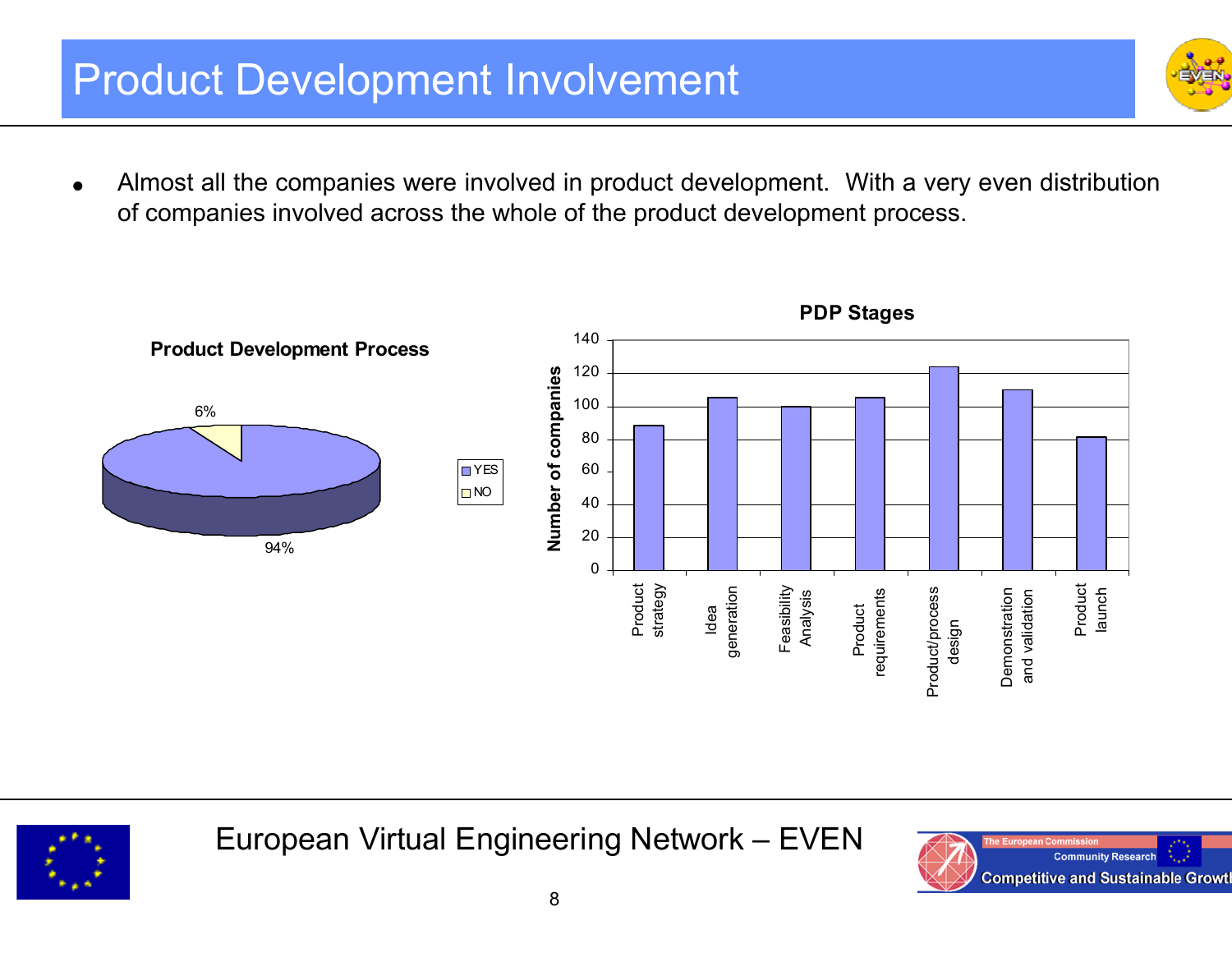## Collaboration and External Support

 $\bullet$  Most o f the co mpanies contacted (92 %) collaborate or receive support f r o m e xternal organisations in the Product Development Process, with the most common collaborator being suppliers





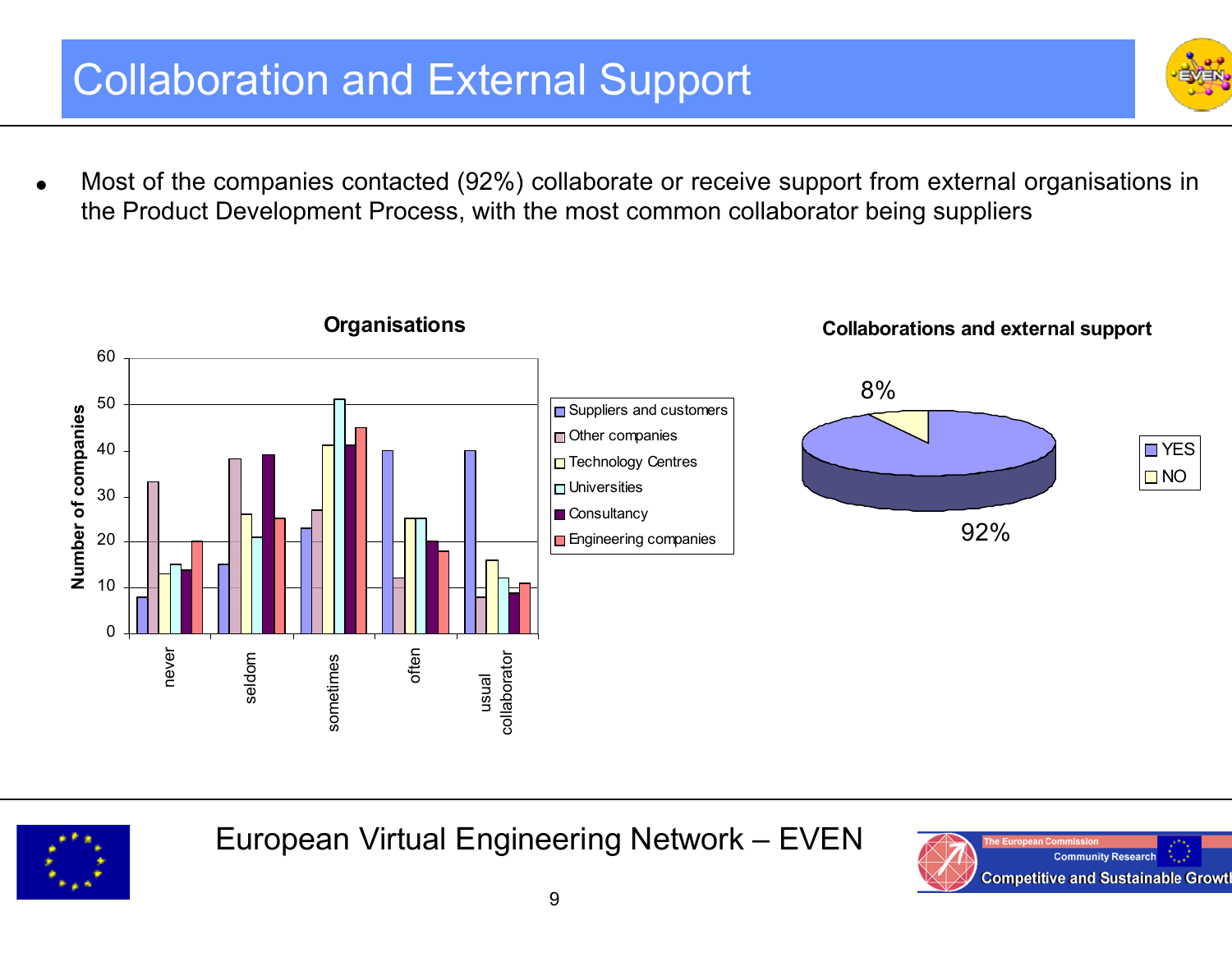- 
- $\bullet$ • Validation / demonstration and product launch were the two main areas indicated by the companies that required support. However in at least 4 stages of the product development process from requirements management through to product launch w ell over 20% o f the companies thought support a necessity.